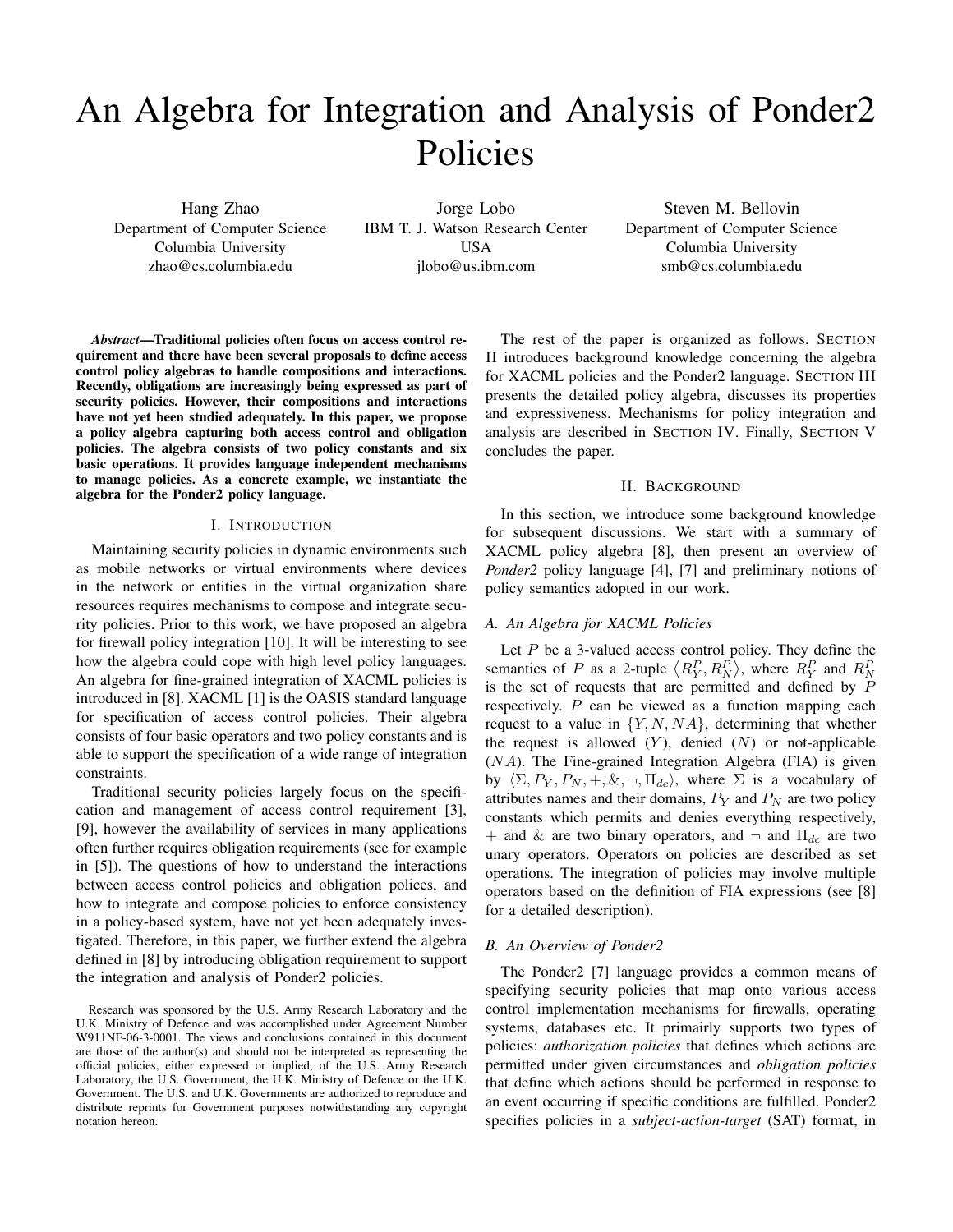additional to optional fields such as constraints, triggers etc. For example<sup>1</sup>, an authorization policy looks like the following:

 $auth+$  /sensor/temperature  $\rightarrow$  /pda.reportTemp() which permits temperature sensors to perform the reportTemp action on pda. The following *obligation policy* specifies that the oxygen saturation sensor should be activated when the heart-rate is above 100.

on heartrate(hr) do if hr  $\geq$  50 then /sensor/os.activate()

Ponder2 provides two types of *authorization policies*, namely *positive authorization* **auth+** and *negative authorization* auth-. Only one type of *obligation policy* is specified in Ponder2, stating that a subject is obliged to perform certain action on that target. An *obligation policy* can be enforced only if the corresponding *authorization policy* has been specified in the system. An *event* field specifies the trigger of the obligation. Optional constraints may apply to both types of policies. These constraints are evaluated against the state of the system.

## *C. Policy Semantics*

We propose a simple yet powerful notation of policy semantics to capture both authorization and obligation requirement to study their composition and interaction. Our representation can be easily instantiated to support a large variety of policy languages.

DEFINITION 1. A security policy is defined as an evaluation function  $P : ST \times A \rightarrow D$ , where ST is the set of system states, A represents a finite set of actions and D denotes the set of decision tuples  $\{\langle \mathcal{D}_a, \mathcal{D}_o \rangle\}$  =  $\{\langle Y, Y \rangle, \langle Y, NA \rangle, \langle N, NA \rangle, \langle NA, NA \rangle\}.$  The function  $\mathcal{P}$ takes a system state  $st \in \mathcal{ST}$  and an action  $a \in \mathcal{A}$  as input, and returns a decision tuple  $\langle d_a, d_o \rangle$  determining whether a is authorized and obliged to execute in state st.

Our semantics also support three-valued policies when evaluating an authorization request. But the obligation of the execution of an action may exist  $(Y)$  or may not  $(NA)$ .<sup>2</sup> Note that the set of decision tuples does not include  $\langle N, Y \rangle$ and  $\langle NA, Y \rangle$  to ensure policy consistency since an obligation intuitively implies the corresponding positive authorization in the system. In an implementation, the system states  $ST$  will most likely encodes concepts like principals, i.e. the entity that will execute the action, and a target, where the action will be executed and any other detail required by the execution of the action.

DEFINITION 2. Let S be the set of subjects, T be the set of targets,  $A$  be the set of actions,  $E$  be the set of event triggers and  $C$  be the set of conditional constraints. We can now define system states as  $ST = \mathcal{E} \times \mathcal{C} \times \mathcal{S} \times \mathcal{T}$ . This definition allows a system state to be described as  $st = \langle e, c, s, t \rangle$  consisting of an event trigger  $e \in \mathcal{E}$ , the conditional constraint  $c \in \mathcal{C}$ , subject  $s \in S$  and target  $t \in T$  in Ponder2.

Now we can easily transform a Ponder2 policy using the above definition. TABLE I illustrates some sample policies for a conference reviewing system. Policies  $\{P_1, P_2, ..., P_5\}$ are written in Ponder2 language, which are transformed into  $\{P_1', P_2', ..., P_5'\}.$ 

| $P_1$ auth + a=/author->p=/paper /paper.read() when submit(a,p)=T                                                                                                                             |
|-----------------------------------------------------------------------------------------------------------------------------------------------------------------------------------------------|
| $P_2$ auth+ r=/reviewer→p=/paper /paper.read() when assign(r,p)=T                                                                                                                             |
| $P_3$ auth+ r=/reviewer→p=/paper /paper.review() when assign(r,p)=T                                                                                                                           |
| $P_4$  auth-a=/author->p=/paper/paper.read(), /paper.review() when submit(a,p)=T                                                                                                              |
| $P_5$ on assign(r,p)=T r=/reviewer p=/paper do /reviewer→/paper.review()                                                                                                                      |
|                                                                                                                                                                                               |
| $[P'_1]P'_1(\langle \text{submit}(a,p)=T, a=\text{/author}, p=\text{/paper}\rangle, \text{read}() = \langle Y, NA \rangle$                                                                    |
| $P_2' P_2'(\langle \text{assign}(r,p)=T, r= r \text{e}}) =  p \text{e}})$ , read()) = $\langle Y, NA \rangle$                                                                                 |
| $P_3'   P_3'(\langle \text{assign}(r,p)=T, r= r \text{eviewer}, p= p \text{aper}\rangle, \text{review}(0) = \langle Y, NA \rangle$                                                            |
| $\overline{P_A'}\left[\overline{P_A'}(\langle \text{submit}(a,p)=T, a=\langle \text{author}, p=\langle \text{paper}\rangle, \{\text{read}(0, \text{review}(0)\})=\langle N, NA\rangle\right]$ |
| $P_{\epsilon}' P_{\epsilon}'(\langle \text{assign}(r,p)=T, r=/\text{reviewer}, p=/\text{paper}\rangle, \text{review}() = \langle Y, Y \rangle$                                                |

TABLE I SAMPLE POLICIES FOR A CONFERENCE REVIEWING SYSTEM

DEFINITION 3. Our first algebra components are the following two policy constants  $P_+ : ST \times A \rightarrow \langle Y, NA \rangle$  and  $P_$  :  $ST \times A \rightarrow \langle N, NA \rangle$ . More precisely,  $P_+$  specifies that every authorization request will be allowed in any state and no obligation is required in the system; whereas  $P_$  says that any authorization request is denied therefore no obligation is required.

It is quite common in a policy-managed system to adopt a default authorization policy: every action is allowed or every action is forbidden. Firewall policy is such an example. Ponder2 also allows the policy administrator to specify a default authorization policy, such as  $ALL+$  or  $ALL-$ . Normally, default obligation requirements are not specified during system initialization. The two policy constants allow us to represent default authorization requirement in the system.

#### III. AN ALGEBRA FOR POLICIES

We are now ready to introduce the algebra extended from [8]. We first define the syntax and semantics of the basic algebraic operations and then discuss their properties and expressiveness in details.

#### *A. Basic Algebraic Operations*

The algebra consists of the two constant policies  $P_+$  and  $P_$ and six basic algebraic operations: addition  $(+)$ , intersection (&), subtraction (−), projection ( $\Pi$ ), and two negation operations, one for authorizations  $(\neg_a)$  and another for obligations  $(\neg o)$ . Let  $P_1$  and  $P_2$  be two policies to be combined, and  $P_1$ be the result from combination. For the ease of our discussion, we introduce three binary operators  $\oplus, \otimes, \ominus$  in TABLE II. The first column of each matrix are the evaluation results of  $P_1$ with respect to an input  $(st, a)$  and the first row are the results of  $P_2$  with respect to the same input. Each entry denotes the effect of integrating  $P_1$  and  $P_2$  using  $\oplus$ ,  $\otimes$ ,  $\ominus$  respectively. The effect of two negation operators  $\neg_a$  and  $\neg_o$  are also described in TABLE II.

Addition(+). Addition of  $P_1$  and  $P_2$  results in an integrated policy  $P_I$  equivalent to the union of the two.

<sup>&</sup>lt;sup>1</sup>Examples taken from [7].

<sup>&</sup>lt;sup>2</sup>We do not consider negative obligations in our model. Because negative obligations can be easily transformed into access control requirement like refrain policies, and thus can be enforced directly.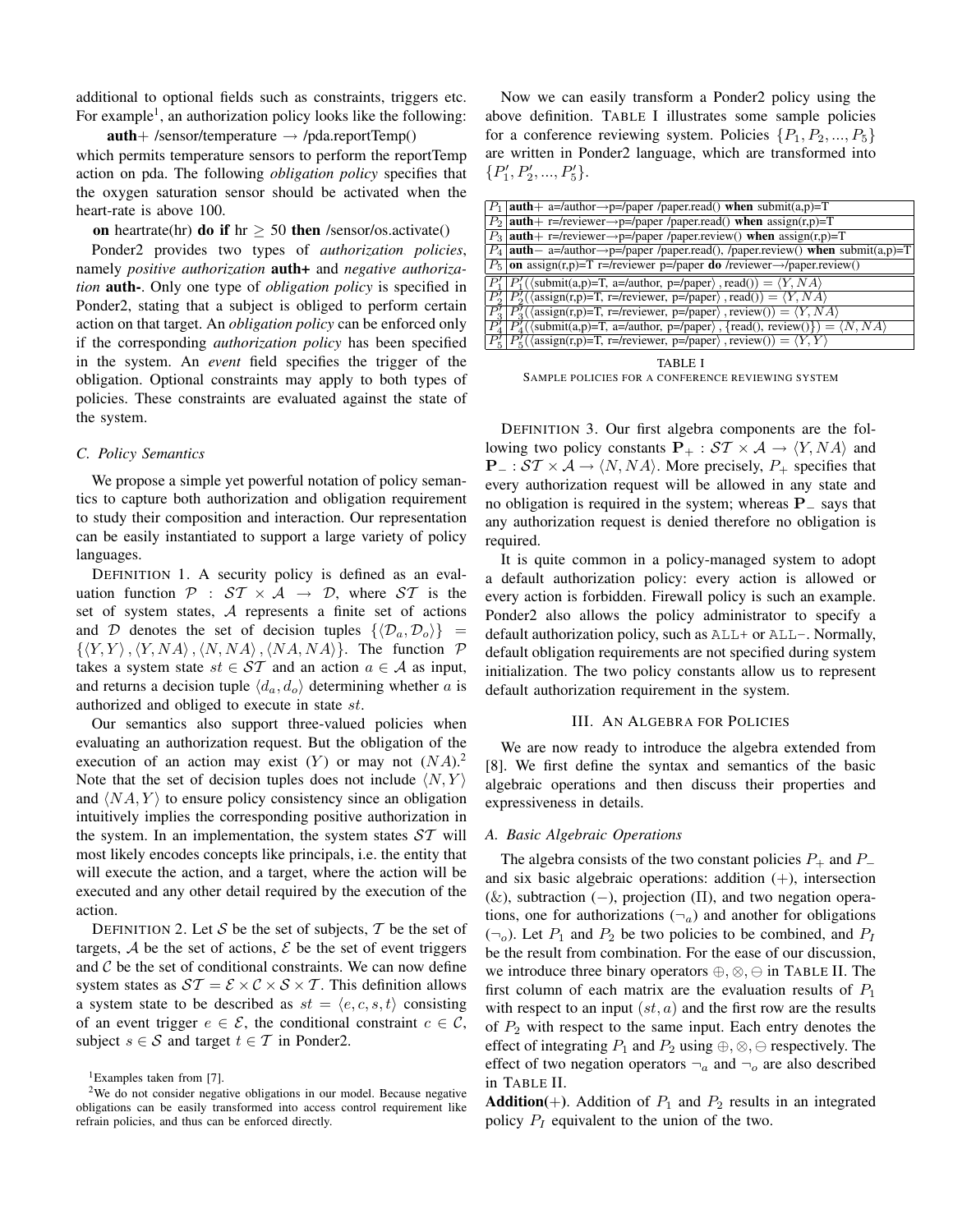| $P_1(st, a) \oplus P_2(st, a)$  | $\langle Y, Y \rangle$ | $\langle Y, NA \rangle$                                                                             |                                                 | $\langle N, NA \rangle$ $ \langle NA, NA \rangle$                                               |  |  |
|---------------------------------|------------------------|-----------------------------------------------------------------------------------------------------|-------------------------------------------------|-------------------------------------------------------------------------------------------------|--|--|
| $\langle Y, Y \rangle$          |                        | $\langle Y, Y \rangle$ $\langle Y, Y \rangle$                                                       | $\langle NA, NA \rangle$ $\langle Y, Y \rangle$ |                                                                                                 |  |  |
| $\langle Y, NA \rangle$         |                        | $\langle Y, Y \rangle$ $\langle Y, NA \rangle$ $\langle N A, NA \rangle$ $\langle Y, NA \rangle$    |                                                 |                                                                                                 |  |  |
| $\langle N, NA \rangle$         |                        | $\langle NA, NA \rangle   \langle NA, NA \rangle   \langle N, NA \rangle   \langle N, NA \rangle$   |                                                 |                                                                                                 |  |  |
| $\langle NA, NA \rangle$        |                        | $\langle Y, Y \rangle$ $\langle Y, NA \rangle$ $\langle N, NA \rangle$ $\langle N A, NA \rangle$    |                                                 |                                                                                                 |  |  |
|                                 |                        |                                                                                                     |                                                 |                                                                                                 |  |  |
| $P_1(st,a)\otimes P_2(st,a)$    |                        | $\langle Y, Y \rangle$ $\langle Y, NA \rangle$ $\langle N, NA \rangle$ $\langle N A, NA \rangle$    |                                                 |                                                                                                 |  |  |
| $\langle Y, Y \rangle$          |                        | $\langle Y, Y \rangle$ $\langle Y, NA \rangle$ $ \langle NA, NA \rangle  \langle NA, NA \rangle$    |                                                 |                                                                                                 |  |  |
| $\langle Y, NA \rangle$         |                        | $\langle Y, NA \rangle$ $\langle Y, NA \rangle$ $\langle N A, NA \rangle$ $\langle N A, NA \rangle$ |                                                 |                                                                                                 |  |  |
| $\langle N, NA \rangle$         |                        | $\langle NA, NA \rangle   \langle NA, NA \rangle   \langle N, NA \rangle   \langle NA, NA \rangle$  |                                                 |                                                                                                 |  |  |
| $\langle NA, NA \rangle$        |                        | $\langle NA, NA \rangle   \langle NA, NA \rangle   \langle NA, NA \rangle   \langle NA, NA \rangle$ |                                                 |                                                                                                 |  |  |
|                                 |                        |                                                                                                     |                                                 |                                                                                                 |  |  |
| $P_1(st, a) \ominus P_2(st, a)$ |                        | $\langle Y, Y \rangle$ $\langle Y, NA \rangle$ $\langle N, NA \rangle$ $\langle NA, NA \rangle$     |                                                 |                                                                                                 |  |  |
| $\langle Y, Y \rangle$          |                        | $\langle NA, NA \rangle   \langle NA, NA \rangle   \langle NA, NA \rangle   \langle Y, Y \rangle$   |                                                 |                                                                                                 |  |  |
| $\langle Y, NA \rangle$         |                        | $\langle NA, NA \rangle   \langle NA, NA \rangle   \langle NA, NA \rangle   \langle Y, NA \rangle$  |                                                 |                                                                                                 |  |  |
| $\langle N, NA \rangle$         |                        | $\langle NA, NA \rangle   \langle NA, NA \rangle   \langle NA, NA \rangle   \langle N, NA \rangle$  |                                                 |                                                                                                 |  |  |
| $\langle NA, NA \rangle$        |                        | $\langle NA, NA \rangle   \langle NA, NA \rangle   \langle NA, NA \rangle   \langle NA, NA \rangle$ |                                                 |                                                                                                 |  |  |
|                                 |                        |                                                                                                     |                                                 |                                                                                                 |  |  |
| P(st, a)                        | $\langle Y, Y \rangle$ | $\langle Y, NA \rangle$                                                                             |                                                 | $\langle N, NA \rangle$ $ \langle NA, NA \rangle$                                               |  |  |
| $\neg_a P(st, a)$               |                        | $\langle N, NA \rangle$ $\langle N, NA \rangle$                                                     |                                                 | $\langle Y, NA \rangle$ $\langle N A, NA \rangle$                                               |  |  |
| $\neg$ <sub>o</sub> $P(st, a)$  |                        |                                                                                                     |                                                 | $\langle Y, NA \rangle$ $\langle Y, Y \rangle$ $\langle N, NA \rangle$ $\langle NA, NA \rangle$ |  |  |

TABLE II POLICY COMBINATION MATRIX FOR OPERATORS  $\oplus, \otimes, \ominus, \neg_a, \neg_o$ 

$$
P_I = P_1 + P_2, \text{ such that}
$$
  

$$
P_I(st, a) = P_1 + P_2(st, a)
$$
  

$$
= P_1(st, a) \oplus P_2(st, a)
$$

**Intersection**( $\&$ ). Intersection of  $P_1$  and  $P_2$  results in policy  $P_I$  equivalent to the conjunction of the two.

$$
P_I = P_1 \& P_2, \text{ such that}
$$
  
\n
$$
P_I(st, a) = P_1 \& P_2(st, a)
$$
  
\n
$$
= P_1(st, a) \otimes P_2(st, a)
$$

**Negation**( $\neg_a$ ,  $\neg_o$ ). Negation of a policy P returns  $P_I$ which permits (denies) all requests denied (permitted) by  $P$ . The operator  $\neg_a$  is used to negate the result of evaluating an authorization request. It does not modify the obligation part with the only exception that  $\neg_a P_I(st, a) = \langle N, NA \rangle$ if  $P(st, a) = \langle Y, Y \rangle$  (since  $\langle N, Y \rangle$  is not valid). Similarly, the operator  $\neg$  is used to negate the evaluation result of an obligation request without touching the authorization part.

 $P_I = \neg P$ , such that

$$
P_I(st, a) = \neg P(st, a), \text{ where } \neg \in \{\neg_a, \neg_o\}
$$

**Subtraction**(−). Subtracting policy  $P_2$  from  $P_1$  results in the policy  $P_I$  which applies only to those requests that  $P_2$  does not apply to. Also the subtraction operation can be expressed in terms of  $\{+, \&, \neg_a, \neg_o\}.$ 

$$
P_I = P_1 - P_2, \text{ such that}
$$
  
\n
$$
P_I(st, a) = P_1 - P_2(st, a)
$$
  
\n
$$
= P_1(st, a) \ominus P_2(st, a)
$$
  
\n
$$
\therefore \quad P = (P_1 + \neg_a P_2) \& (P_1 + \neg_b P_2)(st, a)
$$

**Projection**( $\Pi$ ). The projection operation is used to extract a portion of a given policy P. Let  $c(ST \times A)$  be a computable subset of  $ST \times A$ . The projection operation restricts the policy P based on the specified evaluation result of request  $(st, a) \in c(\mathcal{ST} \times \mathcal{A})$ . The usper-index  $\langle d_a, d_o \rangle$  is optional. If it does not appear, the second condition in the "if" is ignored.  $\mathcal{A}_{\alpha}$   $\mathcal{A}_{\alpha}$ 

$$
P_I = \Pi_{c(S^T \times \mathcal{A})}^{(a_a, a_b)} P
$$
, such that  
\n
$$
P_I(st, a) = \Pi_{c(S^T \times \mathcal{A})}^{(d_a, d_o)} P(st, a)
$$
\n
$$
= \begin{cases} \langle d_a, d_o \rangle & \text{if } (st, a) \in c(ST \times \mathcal{A}) \\ \langle N A, N A \rangle & \text{otherwise} \end{cases}
$$

So far we have defined the policy algebra consisting of

two policy constants and six basic operations. Note that the integration of policies may involve a sequence of operations as discussed in [8].

#### *B. Properties and Expressiveness of the Algebra*

The policy algebra has all the algebraic properties listed in [8] except for those involving negation operations. Instead, we have the following properties:

1) 
$$
\neg_a (P_1 + P_2) = \neg_a P_1 + \neg_a P_2;
$$
  
\n2)  $\neg_a (P_1 \& P_2) = \neg_a P_1 \& \neg_a P_2;$   
\n3)  $P_+ = \neg_a P_-, P_- = \neg_a P_+;$   
\n4)  $\neg_o \neg_o P = P.$ 

In section II, we introduced two constant policies  $P_+$  and  $P_-$ . The other two constant policies  $P_Y : \mathcal{ST} \times \mathcal{A} \rightarrow \langle Y, Y \rangle$  and  $P_{NA}$ :  $ST \times A \rightarrow \langle NA, NA \rangle$  can be produced using  $P_+$ and P<sub>-</sub>. For example,  $P_Y = \neg_o P_+$  and  $P_{NA} = P_+ + P_ P_+ \& P_-.$ 

COROLLARY of THEOREM 3 in [8]. Given any policy integration matrix M, let  $M(P_1, P_2)$  be the result of integrating policies  $P_1$  and  $P_2$  using matrix M. We can always find an algebra expression  $\mathcal E$  such that  $\mathcal E(P_1, P_2) = M(P_1, P_2)$ , where *E* consists of  $\{P_+, P_-, +, -, \&, \neg_a, \neg_o, \Pi\}$ . Therefore, our algebra is complete and the detailed proof is removed for space conservation.

#### IV. POLICY INTEGRATION AND ANALYSIS

In this section, we describe mechanisms for policy integration and analysis using algebraic operations defined previously.

#### *A. Policy Integration and Analysis*

The integration of policies  $P_1, P_2, ..., P_n$  can be easily expressed as  $P_1 = P_1 + P_2 + ... + P_n$ . The result of policy integration  $P_I$  permits requests that are permitted by at least one of the policies; It denies requests that are denied by at least one of them. If a request is permitted by one policy but denied by another policy,  $P_I$  returns  $\langle NA, NA \rangle$ and does not make decision on the request. Sometimes, we may also want to extract desired parts of individual policies and then combine them into an integrated one. We can, for example, take the allows from  $P_1$  and the denies from  $P_2$  using  $P_I = \Pi^{\langle Y, d_{o_1} \rangle} P_1 + \Pi^{\langle N, d_{o_2} \rangle} P_2$ . As we discussed in SECTION II, it is quite common in a policy-managed system to adopt a default authorization policy: every action is allowed  $(P_+)$ or every action is forbidden  $(P_$ ). Therefore, any request that is evaluated to  $\langle NA, NA \rangle$  by the integrated policy  $P_I$  will take the result specified by the default policy  $P_d$ . Thus we have  $P'_I = P_I + (P_{def} - P_I)$ , where  $P_{def} \in \{P_+, P_-, \neg_o P_+\}$ depending on the system initialization.

It has been long recognized that merely providing a policy editing tool to ensure correct policy syntax is not sufficient. Policies can interact with each other, often with undesirable effects as pointed by [2]. With the support of policy algebra, we can perform policy analysis upon enforcement.